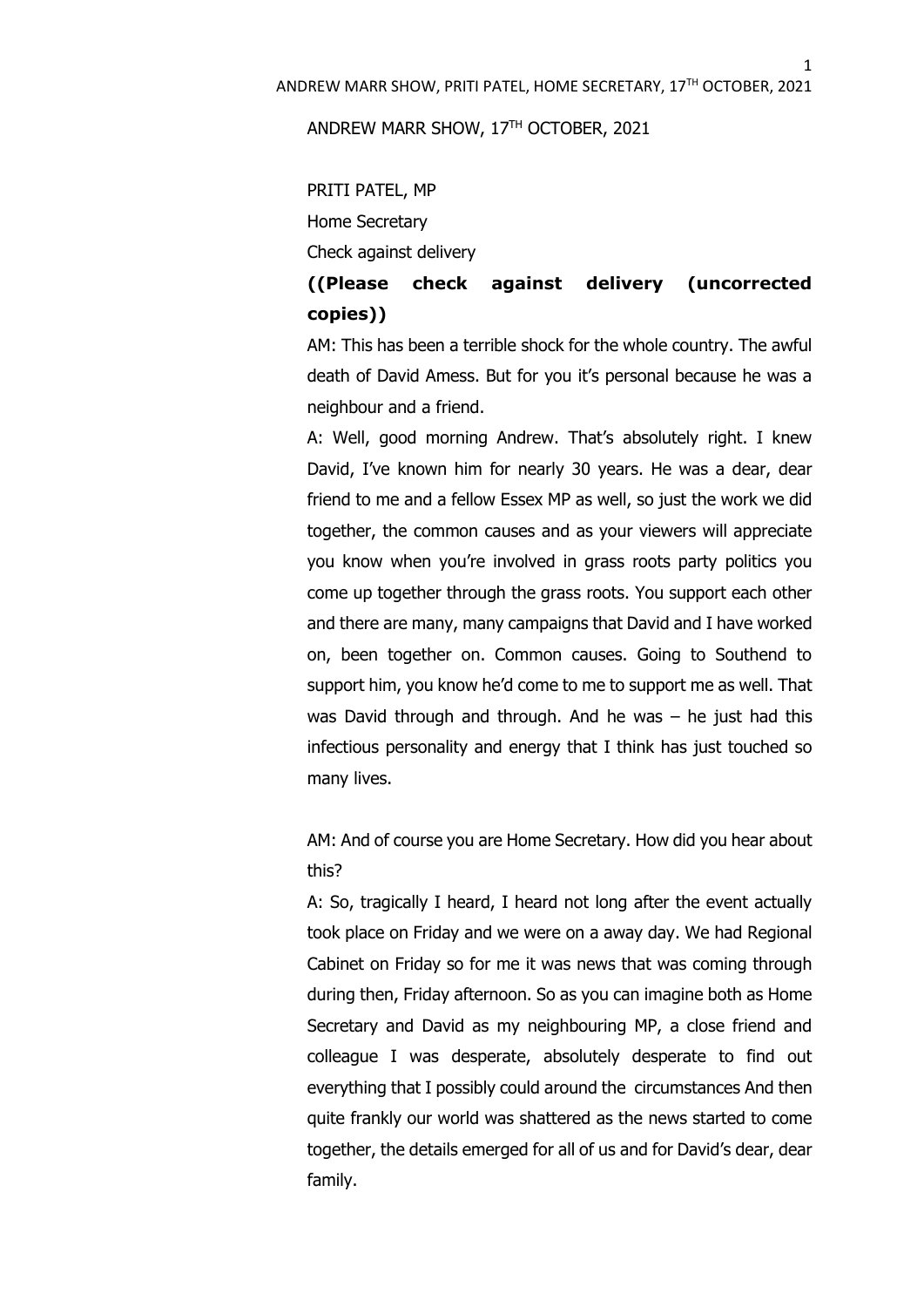$\mathcal{L}$ 

AM: Now he had tweeted the time, the place and the address of his Constituency Surgery and even put a photograph on so it was easy to identify. Do you think MPs are going to have to stop doing that now?

A:  $So$  – Andrew – there are a range of  $-$  there are a lot of measures for MPs in terms of how they go about conducting their business, you know and no great surprise, you won't be surprised with my instincts on this, how I feel about this. We're here to serve. We're here to be accessible to the British public and our surgeries, our engagements that's down to who we are and how we engage with the public. There are ways in which we can do things differently, clearly around surgeries. You've just mentioned you know publicising them. Moving from publicising appointments to prebooking appointments. Making sure that appointments are checked thoroughly, that the backgrounds on individuals are checked. If I may say, a lot of those measures are already in place right now. Those measures are being looked at again and the Speaker and I are working through – actually we're doing a lot of practical things right now in terms of advice for MPs. But I think it's fair to say we all have to be incredibly self aware, conscientious as to how we conduct our business and put safety front and centre of this.

AM: Do you think MPs should be offered police protection for their surgeries? They may not want to take it but should they be offered it?

A: So, there are protective measures available to Members of Parliament. So that's – there are a whole suite of measures and many of these measures came together post Jo Cox's murder. So we have something called Operation Bridger that was stood up after the tragic, tragic murder of Jo. And with that protective measures based on MP's engagement with the police, sharing information about your whereabouts. What you do, where you're going, events, surgeries, things of that nature, but also making sure that your risk is assessed in a thorough and practical way. There are a range of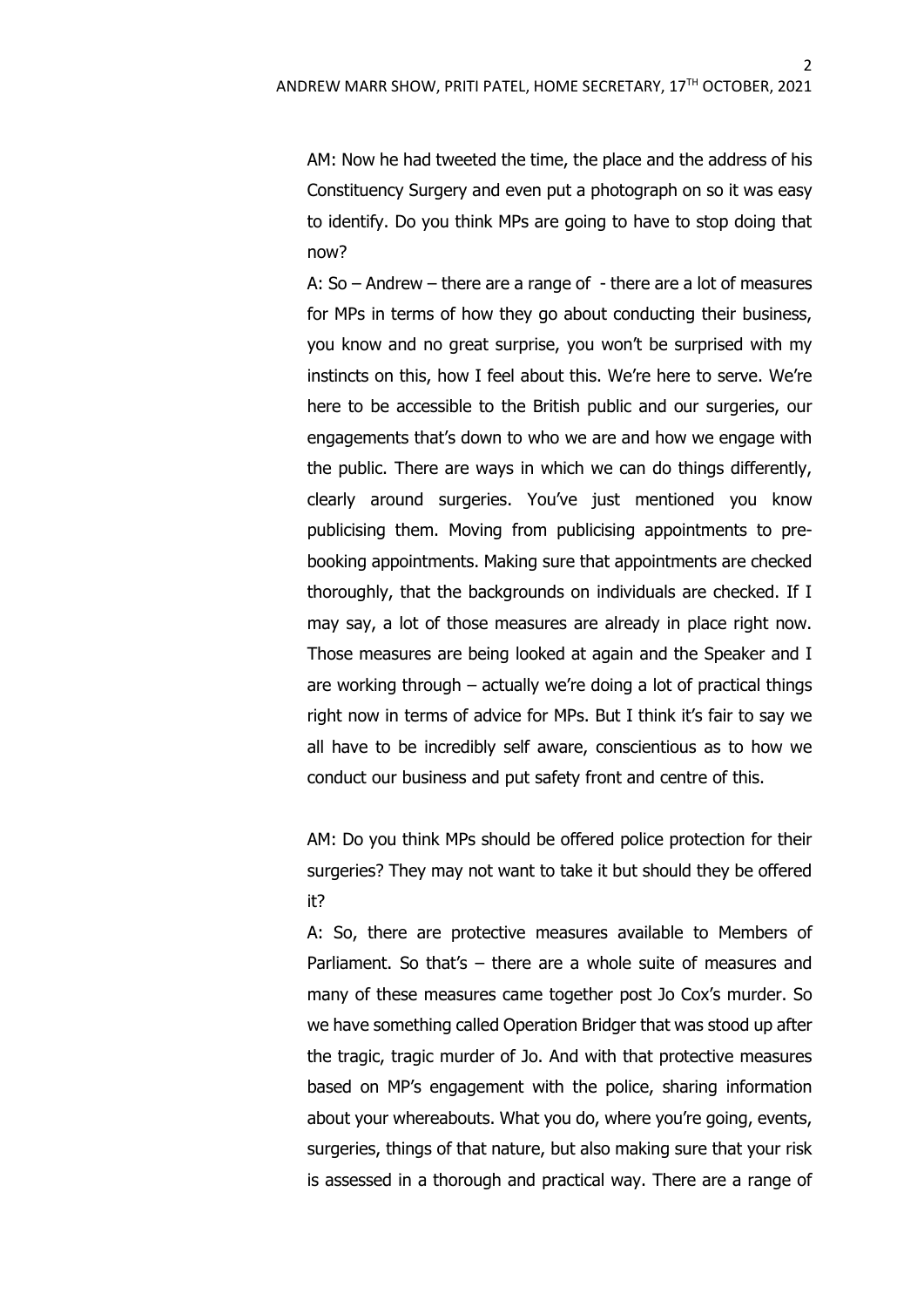measures in place, so this isn't about just saying you know, let's just go for option A) have bodyguards or security. There's a panoply of measures and we have to be proportionate in terms of the risk individuals are subject to. And that is based on one on one engagement with the police who do those assessments.

AM: I was talking to Lisa Nandy about the huge amount of abuse that MPs, but particularly women MPs and perhaps particularly women MPs of colour are getting at the moment. Some of them very very vile and violent and personal and whether or not social media companies should be obliged to make public the anonymous identities behind which some of these attacks happen.

A: So – this isn't new. Let me be clear about that. I've been a Member of Parliament for same time as Lisa actually, around 11 years. I can this as someone that has been subject to a lot of abuse over a consistent period of time.

AM: Did you feel unsafe before? I mean Home Secretary you get protection as Home Secretary. As an ordinary MP did you feel unsafe?

A: I've always been conscientious about safety and my security because I've been subject to abuse from the first day I became a Member of Parliament. There are people that have been subject to police action, not just cautions but have gone to court because of the abuse that has come my way. I don't think that is  $-1$  just don't think abuse in public life from people, anonymous individuals and even individuals that the police find is acceptable. We're public – we're elected politicians, we come into public life to be a force for good effectively, to serve our constituents, to serve our country. But you've asked the question

AM: About anonymity.

A: - around anonymity. There is legislation underway led by Department of Culture, Media and Sport. Technology companies – I do a lot in the security space around online encryption. Believe you me, I am absolutely rigorous in my challenges to Facebook to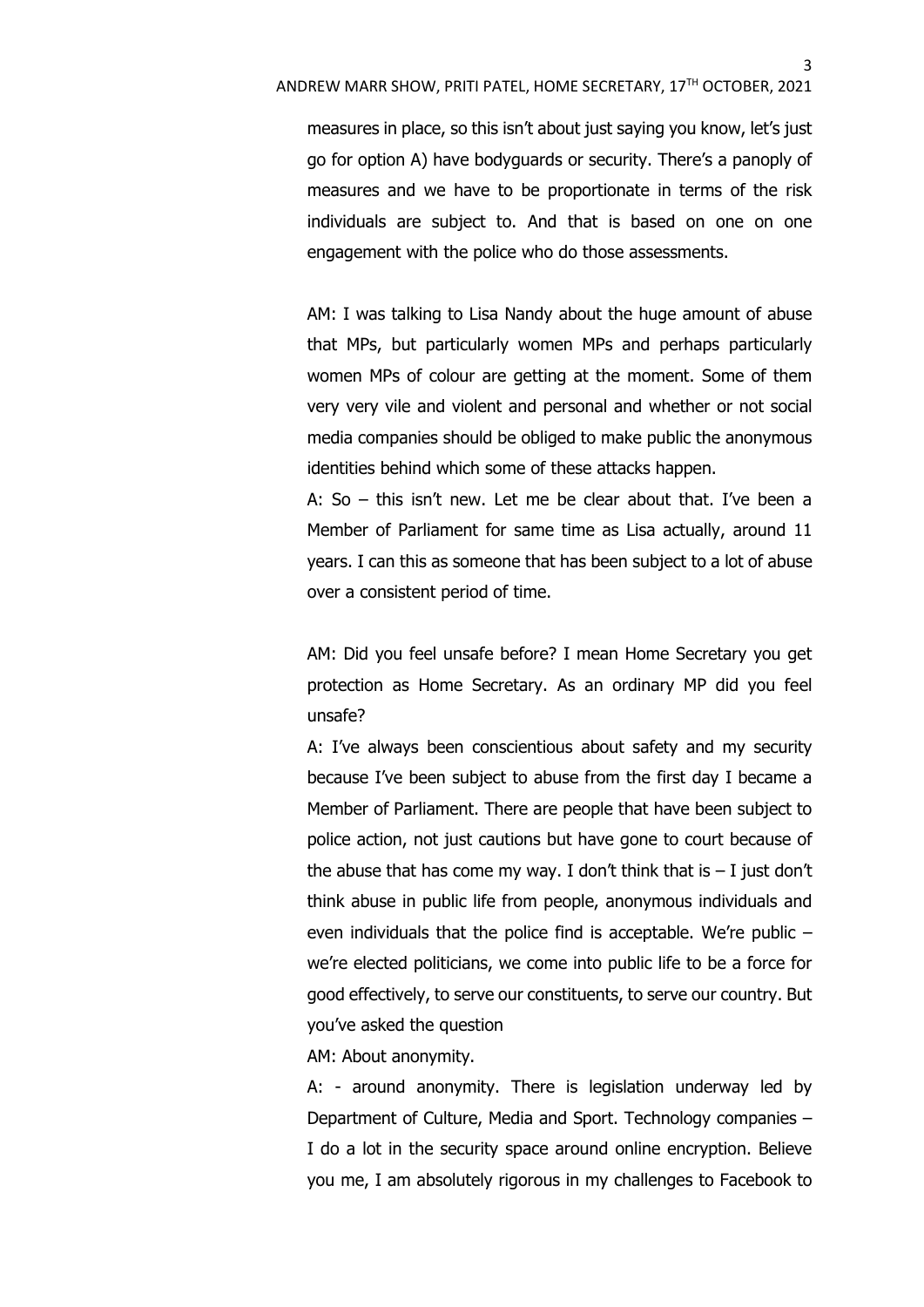4

Twitter and to the CSPs, the providers and we will continue to be so. There is this whole issue about anonymity but it has to be proportionate and it has to be balanced. People also use media, social media for – through anonymity for a range of pro democracy movements for example and in a range of other cases.

AM: So you have to be careful.

A: We can't just apply you know a binary approach. But there is something very very corrosive, I mean I will put forward my own personal views right now. What we see on social media much of it, and this isn't just about MPs at all, Andrew, I've been children subject to the most appalling - appalling hate and abuse online. We know that social media platforms advocate all sorts of things that are harmful to all aspects of society. This is why the Online Harms Bill is so important and that is why I would say that if nothing else this is one area where all politicians can come together to really close that corrosive space where we see just dreadful behaviour, hate. We see suicide websites, we see all sorts of corrosive things online. This is what we really want to close down.

AM: So there's a lot more to do. Can I ask about worries have been expressed this morning that the long lockdown helped radicalise people. These so called lone wolf attacks.

A: Sure.

AM: Which obviously are very very hard to spot ahead of time and very hard to prevent.

A: It's a really important point actually, it really is. Coronavirus, pandemic, people being locked down at home, online, etcetera. But what I would say, to put this into perspective, we have the best security and intelligence agencies in the world. Now I know, I can't sit and share with you, I know how they worked throughout the pandemic. I know the work that they do in terms of watching individuals. Subjects of interest, tracking behaviours, monitoring anybody of interest.

AM: Are they worried about the lone wolf?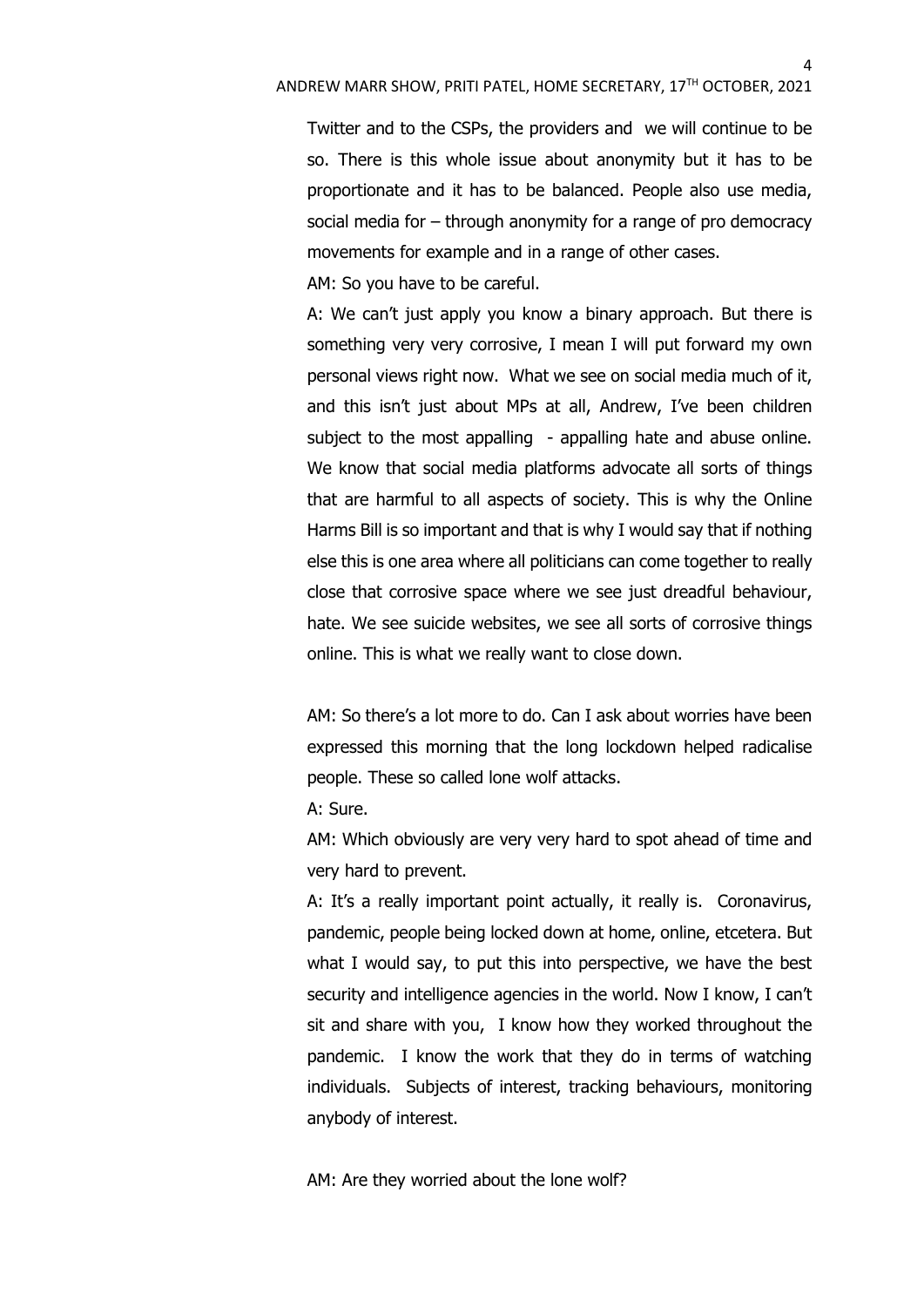A: Their work is phenomenal. It's outstanding. Threats are always there and if you listen my colleague, even the Director General of MI5, he's spoken publicly about lone actors. When you speak about CT police leads. Those speak about lone actors and we've seen much more of that at both ends of the spectrum by the way. Islamist and extreme right. But what I would say is that across our CT police, our intelligence police in the agencies we have the best intelligence and security services in the world. And the work that we have put together more broadly in recent years, counter terrorism operation centres, etc, etc, looking at intelligence and fusing that with other aspects of information is first class.

AM: Before we leave this subject, you know Sir David Amess and what he would really like as his monument because he talked about little else. He would like Southend to be named a city. Is that something the government could do?

PP: Do you know, it brings a smile to me and it warms my heart because I think one of his last PMQs, actually, Questions to the Prime Minister, I was in the chamber, was about Southend, and I know Southend as an Essex MP as well. But that's not for me to say at all, you know, there'll work in government on that. But all I would say, I mean, you know, we'll always have - I think when David's name is mentioned going forward he'll just bring great cheer and smiles to everybody because he was Mr Southend, he was Mr Essex. You know, he'd always put Southend front and centre of his work, and that was David through and through.

AM: Well, let's turn to something that I'm sure is front and centre of your day to day work, which is migrant crisis going on at the moment. In 2019 you promised that you'd make Channel crossings an infrequent phenomenon. And then last year in August you said you were working to make the route unviable. Now, so far 18,000 people have come across in 2021, and that's already more than double the 2020 numbers. So when are you going to get a grip?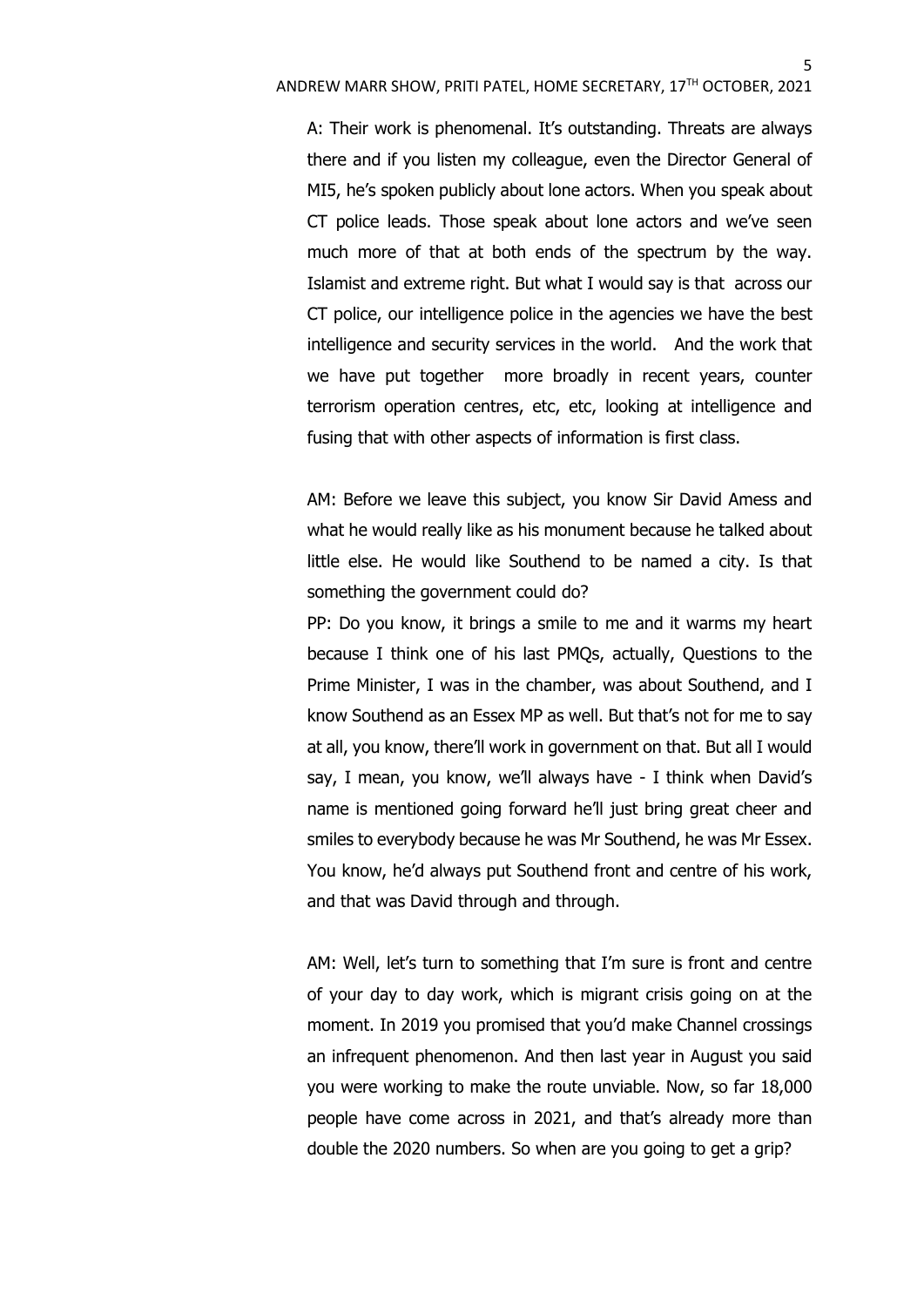PP: So, first of all we are seeing unprecedented numbers of people not just crossing the Channel or trying to cross the Channel, but actually migrants moving around the world. And you just have to look at a lot of the work that takes place upstream. I should also say post-Afghanistan as well, look at migrant flows and the migrant crisis, and they're all just building up there as well. Pakistan bordering on the border etc, etc. But you have specifically, and rightly so, a challenging question for me about crossings from France. There is no magic solution to this. There is no one solution that is going to stop this, which is why, in terms of the grip that we bringing, we are working with France, Belgium, near neighbours around border security and upstream activity based on intelligence and stopping the criminality. This is a criminal network, this is based on criminality. This isn't individuals individually buying boats, this is a net..

AM: I understand that. But it's not pertinent to my point, it's not working at the moment.

PP: Well, there are various things that we doing, and if I may I'll come onto that. In the last twelve months alone the number of attempted crossings has gone up by 140 per cent compared to last year. There've been over 10,000 preventions this year - so when I say this year I'm speaking of January to August this year, by France. So we can't say that it's not working. Interceptions are working. The French police, who are supporting, the gendarmerie, we have a lot of work taking place with France and intelligence and also the police are now providing resources. That is working, but also the numbers are going up, which leads me then, Andrew, to some of the measures that we are bringing in place. Again, none of this will be fixed overnight, and I'm very vocal about this; as you know, I've spoken about this many times. No short term solution, no quick win, no quick fix. That is why we are changing our legislation in the United Kingdom. The Nationality and Borders Bill. We want to end - we have to end many of the pull factors that are bringing people to the United Kingdom. We want to stop the criminality. We are increasing penalties for people smugglers. We're doing much more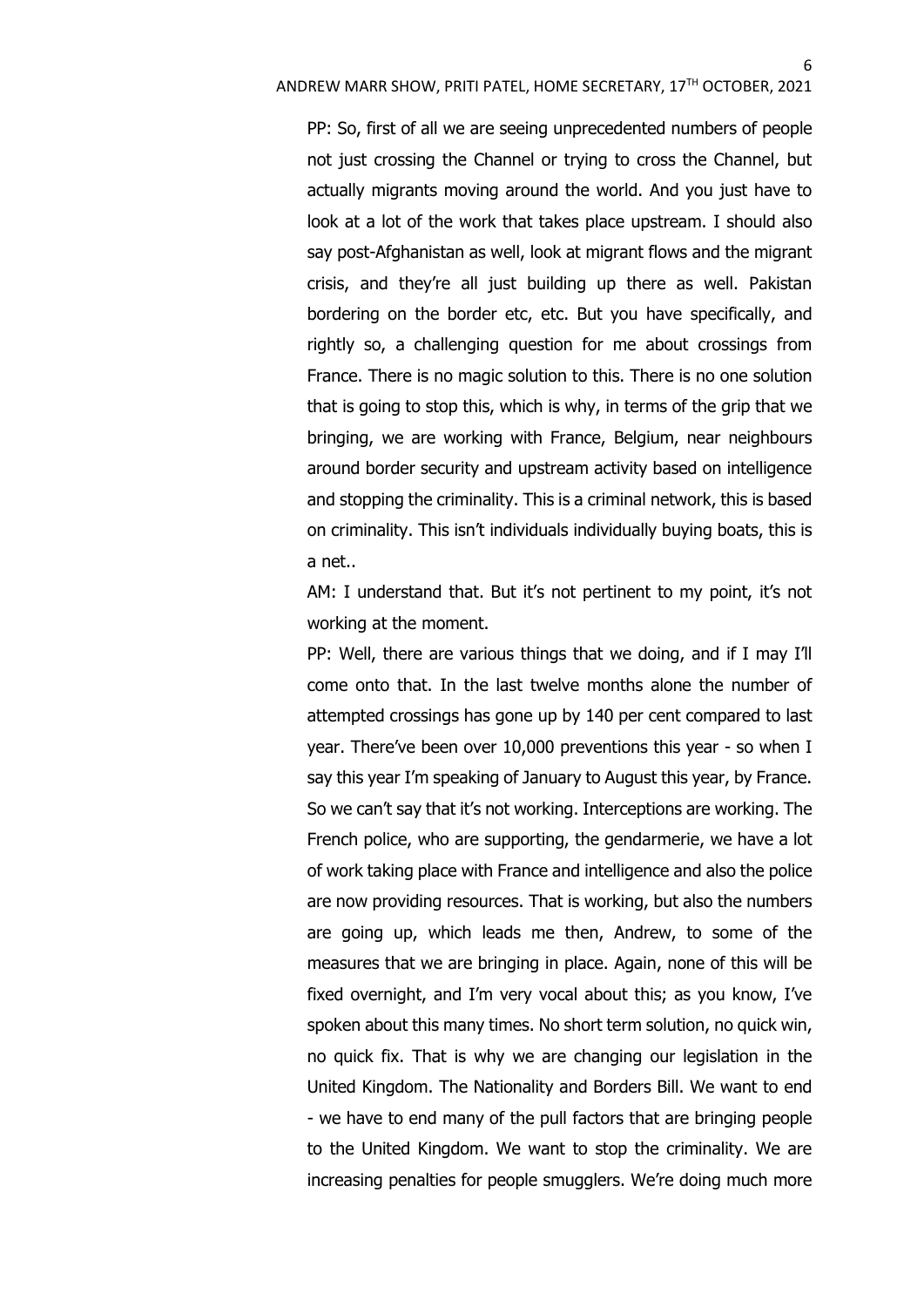in terms of intelligence and cooperation and sharing upstream as well. We want to do much more returns agreements. These are the whole - there's a panoply of activity that we are doing.

AM: It's just that we keep reading about one measure and then another measure. British vessels turning back boats, and you know, what happens if people jump off the boats? There doesn't seem to be any easy answer to this.

PP: Well, this is a complicated issue. I come back to my point. There is no one solution that will fix this. If there was, believe you me, I'm sure my predecessors would have resolved this previously. And actually, speaking to my predecessors I also recognise much of the work that we've undertaken to stop illegal migration. Let's not forget, throughout the pandemic there's been less air travel, there've been fewer lorry movements. Hence the reason why there's more illegal migration through this very visible medium of Channel crossings. It is completely -

AM: It doesn't sound, Home Secretary, as if you expect the situation to get any better any time soon.

PP: We're working to it, absolutely. Go after the people smugglers and reduce the number of crossings. Let me be very clear about this, and I'd say this to your viewers as well, this is the work of this government and it is night and day. There is no complacency here. But it is difficult, that is why we're bringing the Nationality and Borders Bill forward. That is why we're bringing legislation forward. That is why Border Force have new powers and will have new powers in terms of returning boats or pushing back, but also intercepting at sea, all within the law, I should say, as well. All within the law.

AM: Let me turn to the other big - one of the other big issues facing the country this winter, which is covid. Cases are way up, hospitalisations are way up, deaths are beginning to rise as well. Have we got the virus under control?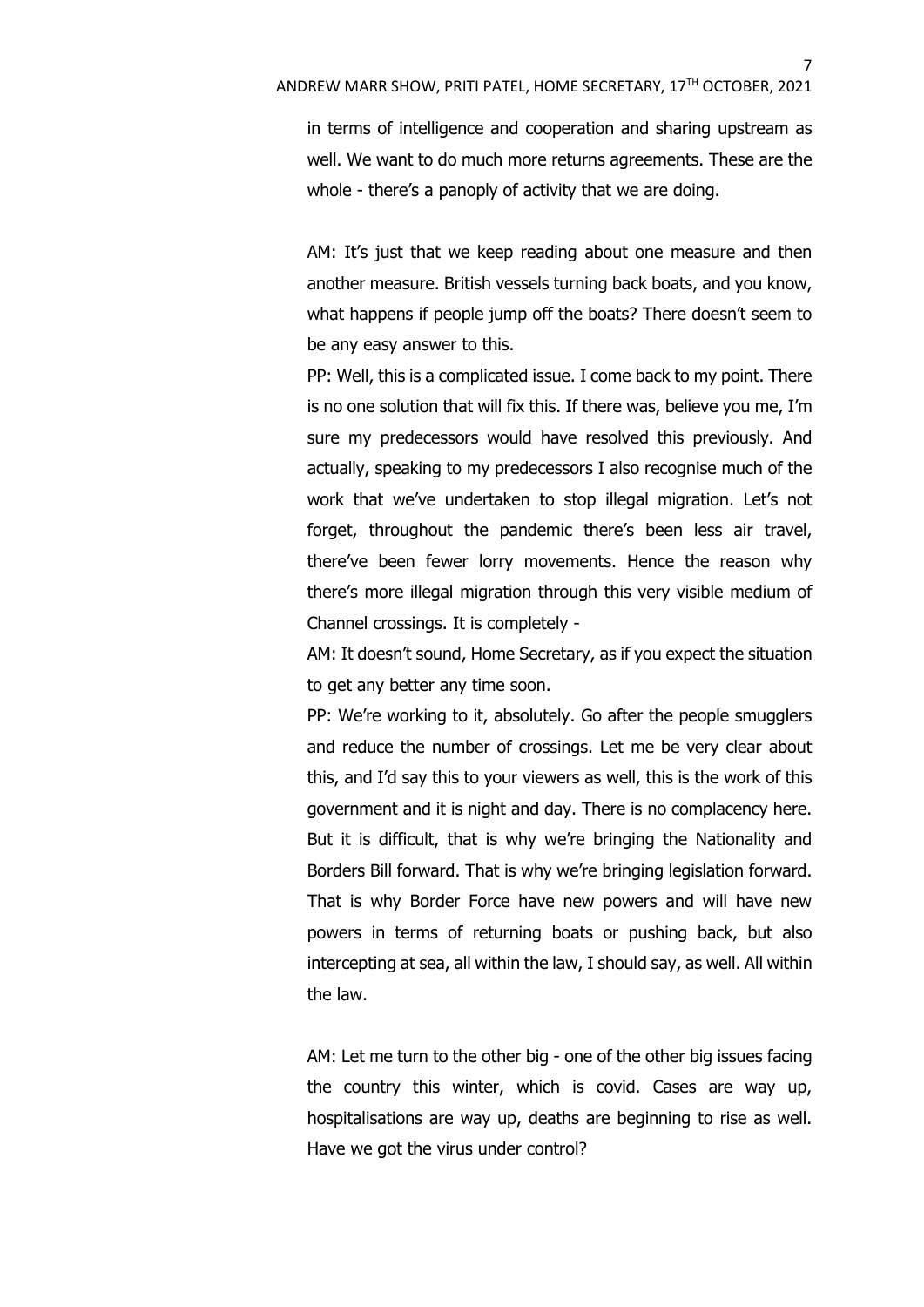PP: I think it's important to reflect as to where we are now compared to where we were last winter, last Christmas. I mean, we were in a difficult - it was absolutely difficult. Parts of the country were locked down, we were taking very, very strong measures. I think the biggest change, of course now, Andrew, from where we were last year to this year is that we are living with this virus. We are all living with this virus. And of course this year has been dominated by the vaccine rollout programme, which has fundamentally shifted the landscape and where we are literally looking to, I think, the next few months on the virus.

AM: So let me ask you about the next few months, because we're all watching hospitalisations and they're beginning to rise quite fast. We're going through Plan A at the moment, but you do have Plan B as a government, which is, you know, a return to home working, mandatory masks and vaccine passports? My question is whether Plan B is doing to be definitely enough?

PP: Well, I think first of all, you've mentioned hospitalisations because clearly hospitalisations right now are nowhere near thankfully - nowhere at the level that they had been previously. And we have the vaccine. The vaccine is central to that. And obviously people are not as unwell and not as ill as they had been previously. So boosters rollout continues and obviously the vaccine is going to school age children now as well, which will all help, which will absolutely all help.

AM: But one thing you won't do is close schools, under any circumstances?

PP: Well, this is the point, this is why - and I've been involved working with the Health Secretary and others in terms of making sure we continue. We've got to live with the virus, but ensure that all the protective measures are in place, and that's absolutely virus (sic). We want to protect people's health and wellbeing.